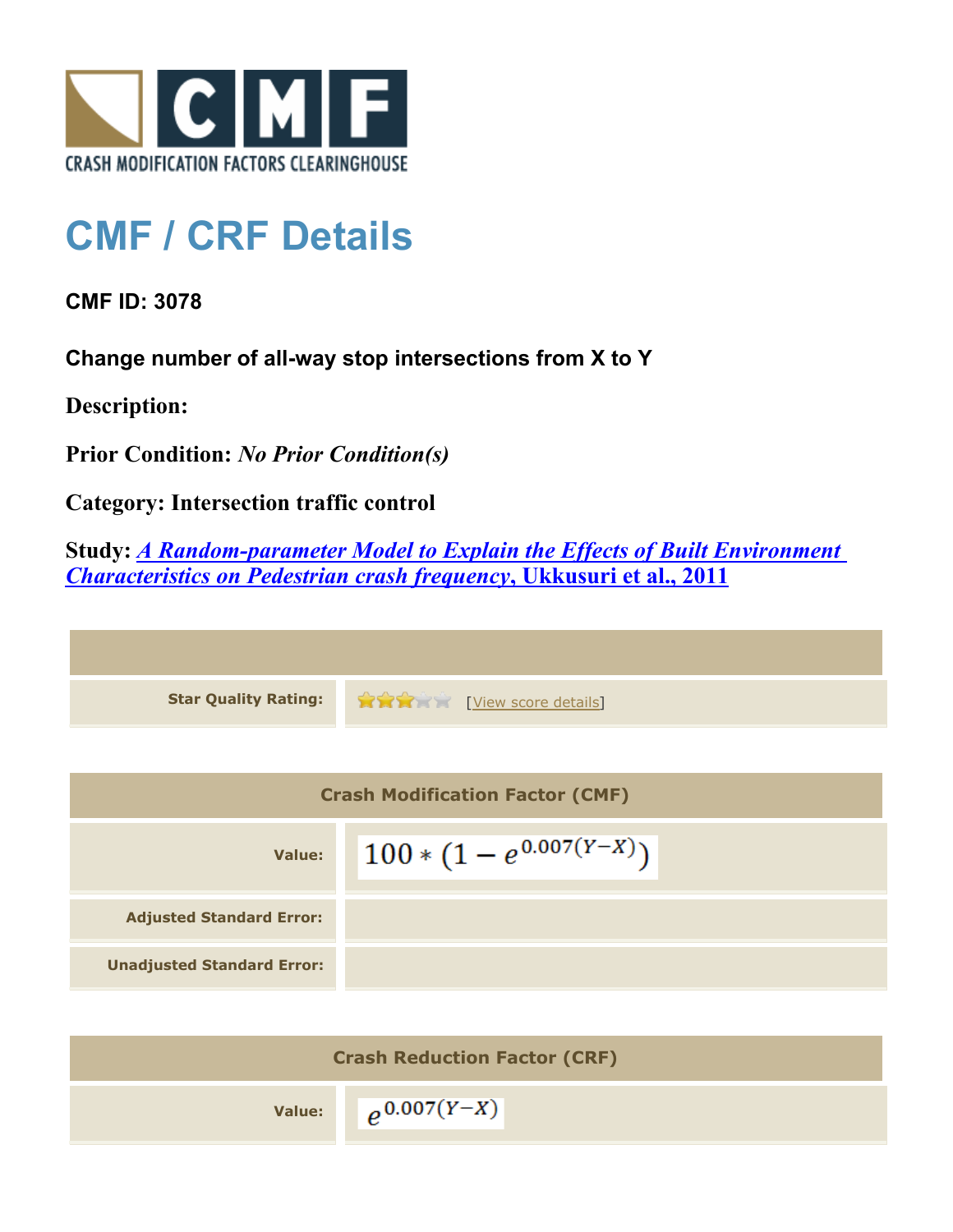**Adjusted Standard Error:**

**Unadjusted Standard Error:**

**Major Road Traffic Volume:**

**Minor Road Traffic Volume:**

| <b>Applicability</b>                    |                               |
|-----------------------------------------|-------------------------------|
| <b>Crash Type:</b>                      | Vehicle/pedestrian            |
| <b>Crash Severity:</b>                  | K (fatal), A (serious injury) |
| <b>Roadway Types:</b>                   | All                           |
| <b>Number of Lanes:</b>                 |                               |
| <b>Road Division Type:</b>              |                               |
| <b>Speed Limit:</b>                     |                               |
| <b>Area Type:</b>                       | Urban                         |
| <b>Traffic Volume:</b>                  |                               |
| <b>Time of Day:</b>                     | All                           |
| If countermeasure is intersection-based |                               |
| <b>Intersection Type:</b>               |                               |
| <b>Intersection Geometry:</b>           |                               |
| <b>Traffic Control:</b>                 |                               |

| <b>Development Details</b>      |               |  |
|---------------------------------|---------------|--|
| <b>Date Range of Data Used:</b> | 2002 to 2006  |  |
| <b>Municipality:</b>            | New York City |  |